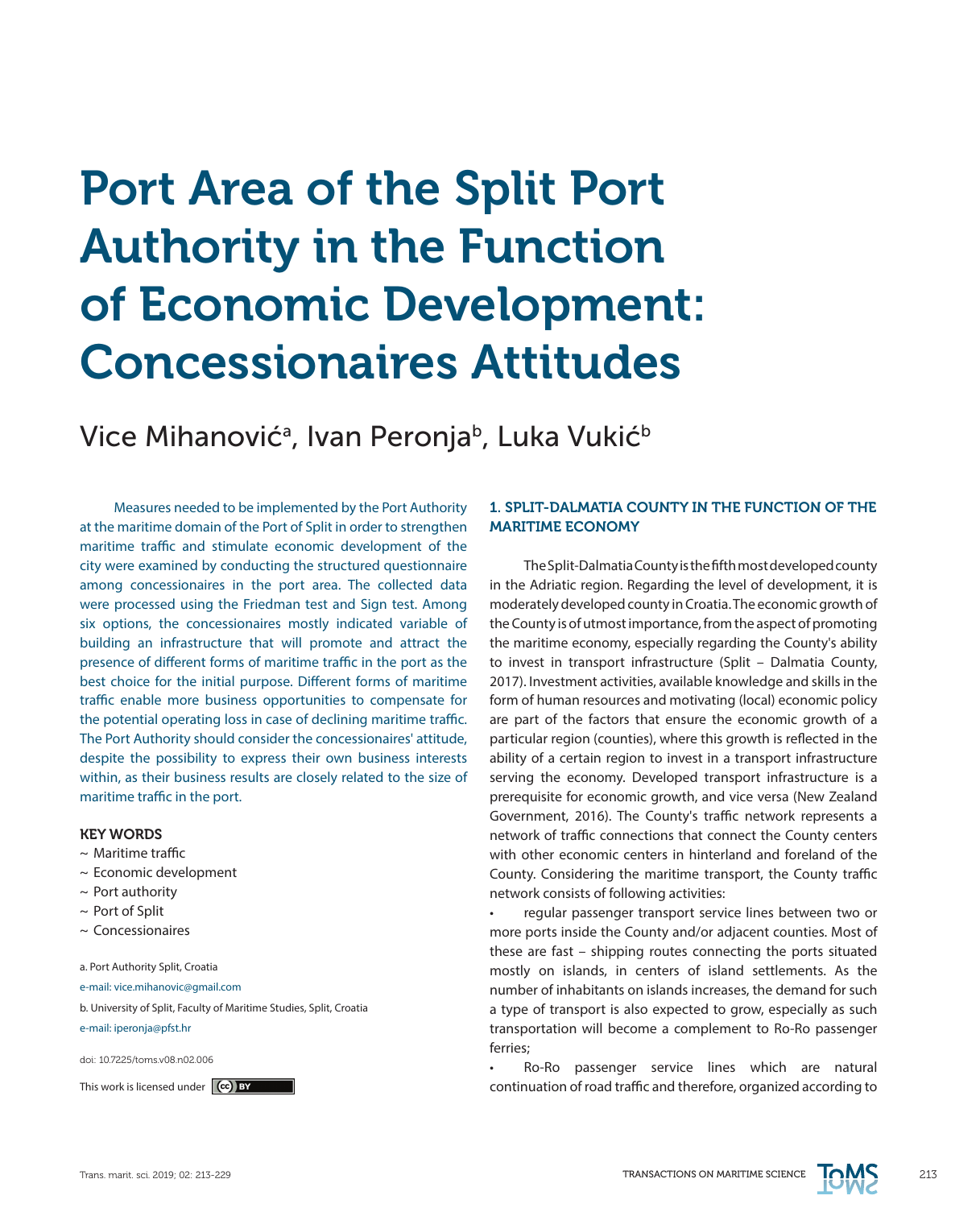the requirements of road traffic. These services strongly depend on the economic development of a single island. It is objective to expect an increase in this type of transport, but still to a lesser extent than the expected development of regular passenger service lines;

intermittent freight traffic to individual destinations, which includes the transport of small amounts of cargo by smaller vessels to remote island centers (Faculty of Maritime Studies Rijeka, 2010).

# 2. CURRENT SUPPLY AND DEMAND OF MARITIME SERVICES IN THE SPLIT – DALMATIA COUNTY

The port infrastructure in the County consists of six industrial ports, ten ports of nautical tourism (eight county and two state – owned), 65 open ports for public transport (39 local, 20 county and six international), 49 sport – recreational ports (of County significance), eight piers (five counties and three state – owned), four shipyards (two county and two state-owned) and one service base.

There are a total of 15 public maritime shipping line services in the County having public procurement obligations including eight ferry lines, six fast bout catamaran lines and one classical ship line. There are also six lines without a public service obligation (CLSA, 2017).

It can be stated that the port system forms several subsystems connected to the port network, intending to connect all subjects at the national level. The development of a port within such system affects the development of the overall economy, and vice versa. That is why the development and design of the port system is a matter of national interest. The establishment of port authorities in the Republic of Croatia is one of the measures to create the economic and legal basis for the development of the national port system and the individual ports within that system, regardless of whether the port has state or county significance (Jugović et al., 2009).

# 3. PORT AUTHORITY OF SPLIT-DALMATIA COUNTY AND THE SPLIT PORT AUTHORITY

The significance of maritime transport for the economic development of counties in the Republic of Croatia in general, and particularly in the Split – Dalmatia County, is visible in concrete terms within the applicable legal regulations. Namely, by the Maritime Law and Seaports Act (Croatian Parliament, 2009), counties are entitled to establish county port authorities with the aim to contribute to maritime development, and main overall objective of improved management of maritime affairs in their area.

Ports open to public traffic are classified according to the size and importance as of:

- economic interest for the Republic of Croatia,
- • county's significance,
- local importance.

The founder of the port authority for the ports of special international economic interest of the Republic of Croatia is the Government of the Republic of Croatia, and the county's assembly for the county level ports. Six port authorities open to public transport have been established in Croatia having particular (international) economic interest. These are the ports of Rijeka and Ploče, principally intended for freight traffic, and the ports of Zadar, Split, Šibenik and Dubrovnik having primarily activity of passenger traffic. Based on the decision to establish the port authority, a port area is defined, i.e. the maritime domain over which the port authority's competence spreads. Port activities along with infrastructure and superstructure facilities are also established, and relevant by-laws are adopted, thus creating a legal framework for the development of the national port system and certain ports within it (Batur, 2010).

Accordingly, on March 1st, 1999, the Port Authority of the Split – Dalmatia County was founded based on the Maritime Domain and Seaports Act and the Split – Dalmatia County Statute. The purpose of its founding is to manage, build and utilize ports open for public traffic of county and local importance.

The Split – Dalmatia County Port Authority's activities are as follows:

concern for the construction, maintenance, management, protection and improvement of the maritime domain that represents the port area,

construction and maintenance of the port infrastructure. financed from the budget of the founder of the port authority,

expert supervision over the construction, maintenance, management and protection of the port area (port infrastructure and superstructure),

ensuring permanent and uninterrupted performance of port traffic, technical-technological unity and navigation safety,

ensuring the provision of services of general interest or for which there is no economic interest of other economic entities,

harmonization and supervision of the operation of concessionaires performing economic activities in the port area,

• making decisions to establish and operate a free zone in the port area and regulate free zone and other activities by the Law (Port Authority of Split – Dalmatia County, 2017).

By the founding of the Split Port Authority, in sense of investment in port infrastructure and superstructure, the most prosperous period of the Split – Dalmatia County has taken place. This trend has resulted in significant maritime development. It is determined by improved connection of the coastal area with the islands of the Split – Dalmatia County, as new ports are being built and existing ones are being expanded, thus creating preconditions to accommodate more advanced and larger vessels. Furthermore, the development of maritime activities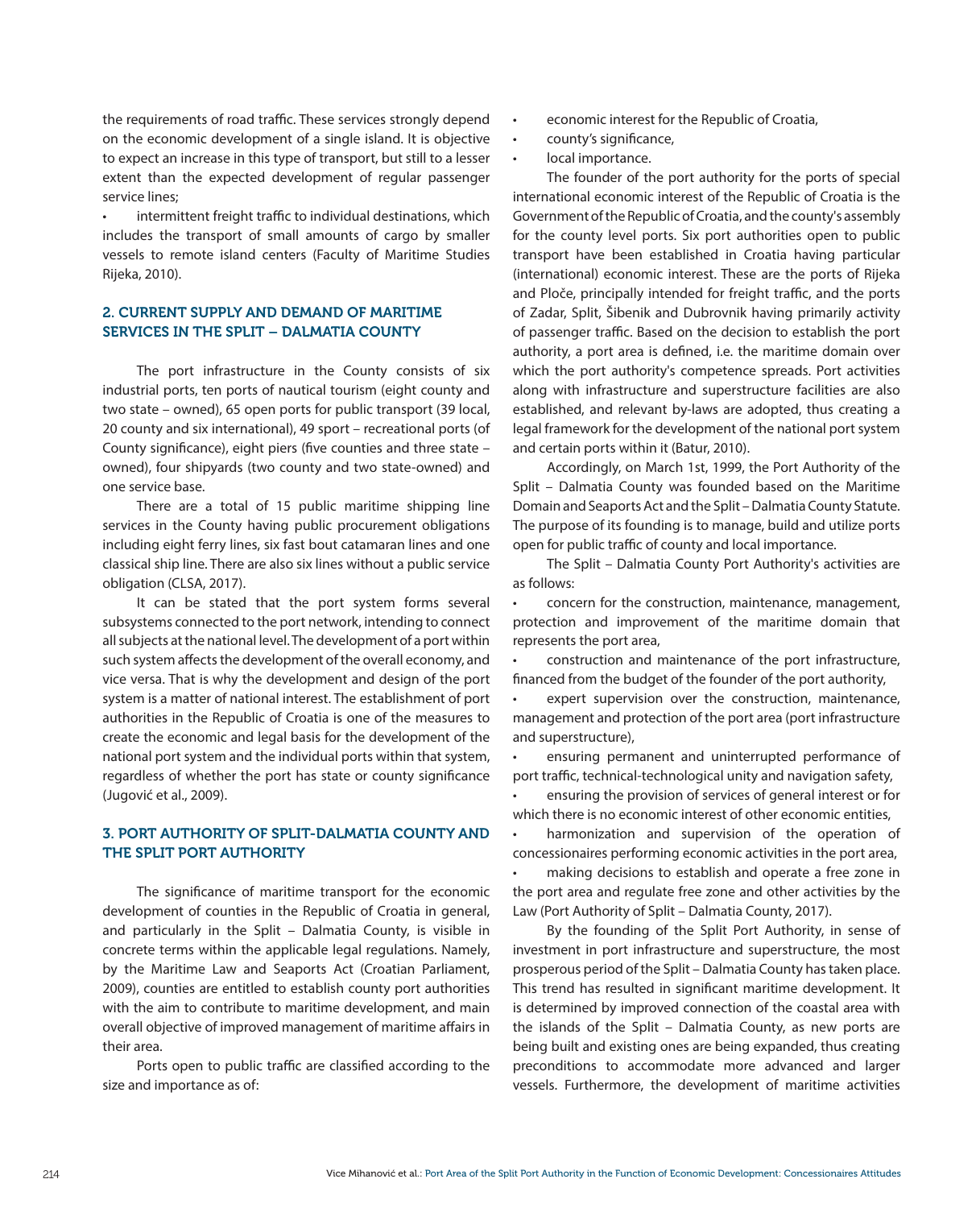in the area of Split – Dalmatia County is particularly evident in the development of nautical tourism activities, which have had remarkable economic indicators in recent years. To conclude, the development of maritime traffic in the area of Split – Dalmatia County is extremely important, especially if viewed in the context of improvement of quality of life on islands (Split Port Authority, 2017).

### 4. MATERIAL AND METHOD

Confirming the above mentioned data, that maritime traffic in a particular port area under the management of a particular port authority undoubtedly contributes to economic development, the aim of this research is to investigate what needs to be done at the maritime domain under the management of the Split Port Authority in order to stimulate greater economic development of the city. The research is based on the perception of economic entities (concessionaires) at the maritime domain of the Split Port Authority concerning the state and perspectives of maritime transport in the Port of Split.

A structured questionnaire was used in the research, conducted for this paper, as a data collection method. With the use of questionnaire, the attitudes of concessionaires carrying out economic activities were collected in the port area of Split. The survey was conducted in the city of Split in October 2017 using the online Google Docs program. All concessionaires operating in the port area of Split were requested to participate in the research. It is important to emphasize that economic activity in the port area can only take place through a concession. There were 80 concessionaires engaged in maritime and allied activities in the port area of the city of Split at the time of conducting the research. The questionnaire was sent to all 80 addresses. The questionnaire was filled in by 23 respondents, i.e., 28 % respectively. Although the response rate was low, it is important to note that among the respondents who responded entirely to this questionnaire were concessionaires who carried out 80 % of the economic activities in the Port of Split and therefore, the survey results can be considered representative.

Through the questions, six (6) variables  $(v1 - v6)$  were offered to the concessionaires to assess at what extent each of them, in their opinion, could contribute to the better economic development of the city of Split. The variables are shown in Table 1.

| Table |  |  |
|-------|--|--|
|       |  |  |

Variables of the conducted research.

| Invest in optimizing a superstructure that has so far not been appealing to economic entities            | V <sup>1</sup> |
|----------------------------------------------------------------------------------------------------------|----------------|
| Build an infrastructure that would better connect the port with its gravitational area                   | v <sub>2</sub> |
| Establish an integrated port IT system                                                                   | $v_3$          |
| Build infrastructure that will encourage and attract the presence of different forms of maritime traffic | v4             |
| Enter a maritime domain, that is not included, in the land register                                      | v <sub>5</sub> |
| Define port tariffs (dues and fees) according to the competition in the surrounding area                 | v6             |
|                                                                                                          |                |

The questions offered the answers with Likert's one – to– five– scale estimating (Šundalić and Pavić, 2013) as follows:

- 1 irrelevant:
- $2 not$  relevant:
- 3 neither important nor irrelevant;
- 4 important
- 5 completely important.

The data collected in survey were analyzed with the use of statistical programs IBM SPSS Statistics and MS Excel. The significance of data was controlled by descriptive statistics (Burić, 2018) and nonparametric statistical assays as Friedman's chisquared test (Charles Zaiontz, 2017) and Sign Test (Shier, 2004).

## 5. RESULTS

The results of the research are shown in Table 2 based on the scoring principle of Likert scale (1, 2, 3, 4, and 5). The most acceptable answer on the questionnaires scale of importance, of what should be done on the maritime domain of the Port of Split in order to stimulate greater economic development, refers to the variable v4 (Build infrastructure that will encourage and attract the presence of different forms of maritime traffic), which was accepted by 87 % of the respondents, and 52.2 % of respondents consider this variable to be of utmost importance.

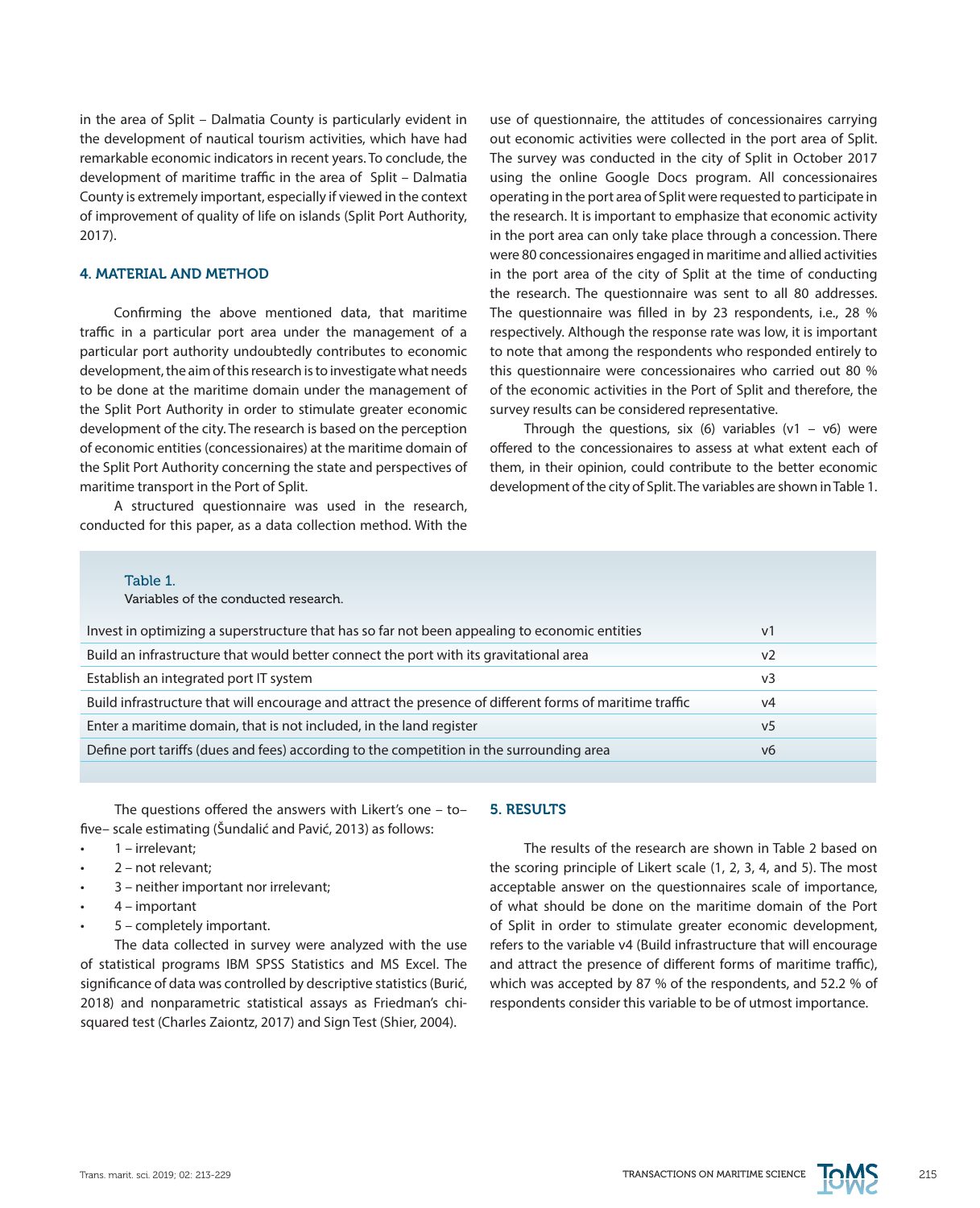# Table 2.

Activities to be undertaken on the maritime domain of the Port of Split to boost greater economic development.

| What should be done on the maritime<br>domain of the port area of the Port of<br>Split to encourage greater economic<br>development? | <b>Irrelevant</b> | <b>Not</b><br>relevant | <b>Neither</b><br>important<br>nor<br>irrelevant | <b>Important</b> | <b>Completely</b><br>important | <b>No</b><br>answer |
|--------------------------------------------------------------------------------------------------------------------------------------|-------------------|------------------------|--------------------------------------------------|------------------|--------------------------------|---------------------|
|                                                                                                                                      | (1)               | (2)                    | (3)                                              | (4)              | (5)                            |                     |
| Invest in optimizing a superstructure that<br>has so far not been appealing to economic                                              | 1                 | $\overline{2}$         | 5                                                | 6                | 8                              | $\mathbf{1}$        |
| entities $(v1)$                                                                                                                      | $(4.3\% )$        | $(8.7\%)$              | (21.7%)                                          | (26.1%           | $(34.8\%)$                     | $(4.3\% )$          |
| Build an infrastructure that would better<br>connect the port with its gravitational area                                            | $\Omega$          | 4                      | 1                                                | 9                | 8                              | 1                   |
| (v2)                                                                                                                                 | (0.0 %)           | $(17.4\%)$             | $(4.3\%)$                                        | (39.1%           | $(34.8\%)$                     | $(4.3\% )$          |
| Establish an integrated port IT system (v3)                                                                                          | 3                 | 3                      | $\overline{2}$                                   | 4                | 9                              | $\overline{2}$      |
|                                                                                                                                      | $(13.0\%)$        | $(13.0\%)$             | $(8.7\%)$                                        | $(17.4\%)$       | (39.1%                         | $(8.7\%)$           |
| Build infrastructure that will encourage and<br>attract the presence of different forms of                                           | $\mathbf{0}$      |                        | 1                                                | 8                | 12                             | 1                   |
| maritime traffic (y4)                                                                                                                | (0.0 %)           | $(4.3\% )$             | $(4.3\%)$                                        | $(34.8\%)$       | $(52.2\%)$                     | $(4.3\%)$           |
| Enter a maritime domain, that is not<br>included, in the land register $(v5)$                                                        | 3                 | $\overline{2}$         | 8                                                | 3                | 6                              | $\mathbf{1}$        |
|                                                                                                                                      | $(13.0\%)$        | $(8.7\% )$             | $(34.8\%)$                                       | $(13.0\%)$       | $(26.1\%)$                     | $(4.3\%)$           |
| Define port tariffs (dues and fees) according<br>to competition in the surrounding area (v6)                                         | $\Omega$          |                        | $\overline{2}$                                   | 10               | 9                              | $\mathbf 1$         |
|                                                                                                                                      | (0.0 %)           | $(4.3\%)$              | $(8.7\%)$                                        | $(43.5\%)$       | (39.1%                         | $(4.3\%)$           |

Considering that these variables are ordinal (sequential) ones, Friedman's test for dependent variables was used to determine whether the differences between these six statements

are statistically significant. The results are shown in Table 3 and Table 4.

# Table 3.

Comparison of the average rank of importance of a claim of what needs to be done on the maritime domain of the Split Port Authority to encourage greater economic development.

| <b>Options</b>                                                                                           | Average rank |
|----------------------------------------------------------------------------------------------------------|--------------|
| Invest in optimizing a superstructure that has so far not been appealing to economic entities            | 3.21         |
| Build an infrastructure that would better connect the port with its gravitational area                   | 3.67         |
| Establish an integrated port IT system                                                                   | 3.29         |
| Build infrastructure that will encourage and attract the presence of different forms of maritime traffic | 4.12         |
| Enter a maritime domain, that is not included, in the land register                                      | 2.67         |
| Define port tariffs (dues and fees) according to the competition in the surrounding area                 | 4.05         |
|                                                                                                          |              |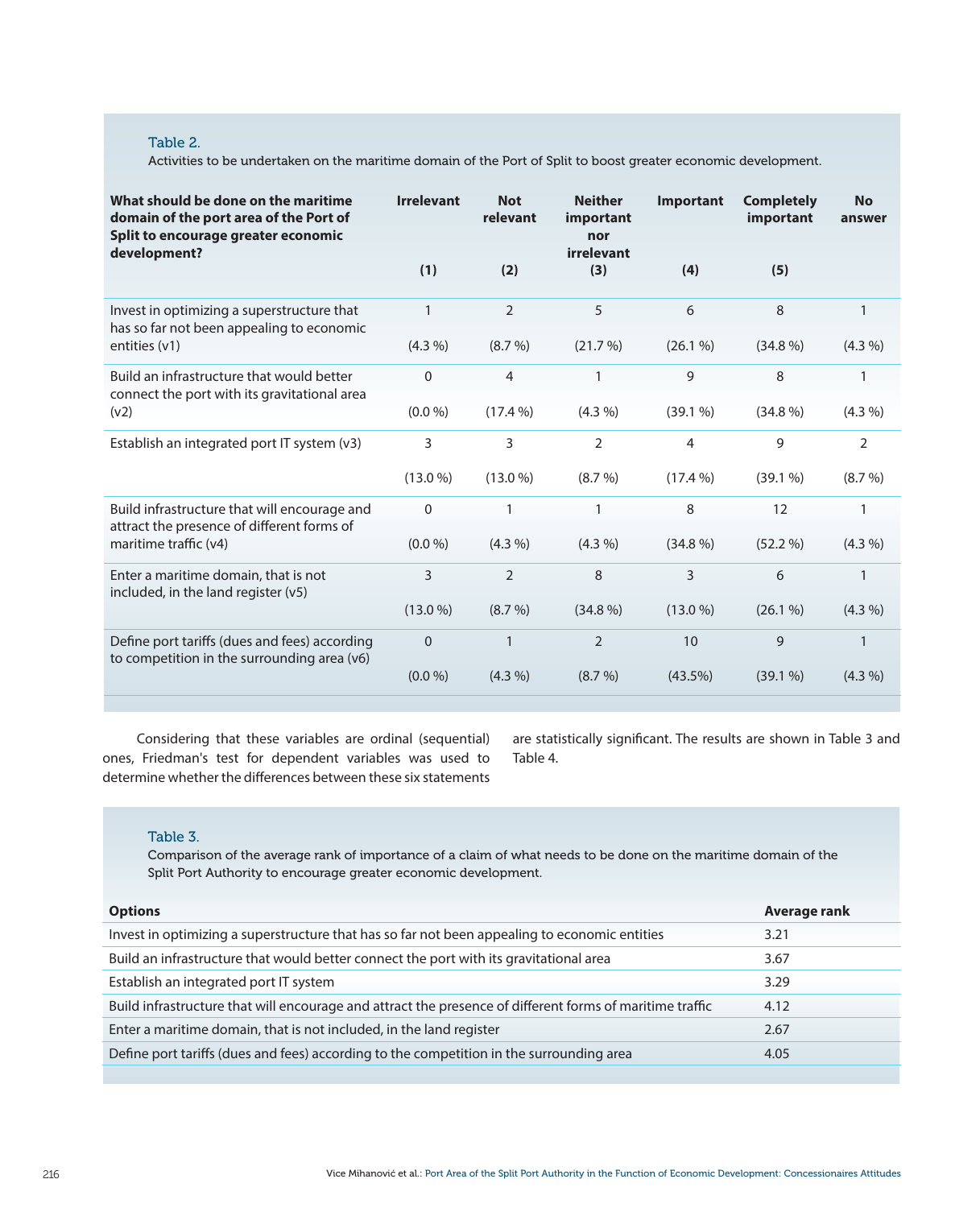#### Table 4.

Friedman's test of the difference in the importance of the claims of what should be made on the maritime domain of the Split Port Authority to encourage greater economic development.

| Ν               | 21     |
|-----------------|--------|
| Chi-Square x2   | 13.796 |
| df              |        |
| Asymp. Sig. (p) | 0.017  |
|                 |        |

Friedman's test for dependent variables shows that the importance of these six statements differs significantly ( $x^2$  = 13.796; df = 5;  $p = 0.017$ ;  $p < 0.05$ ), and that construction of infrastructure that will encourage and attract the presence of different forms of maritime traffic is the most important assertion.

The median importance of the claim that it is necessary to build an infrastructure that will encourage and attract the presence of different forms of maritime traffic, which was greater than 3.5, was eligible to be tested by a Sign Test, suitable for ordinal variables. The results are shown in Table 5 and Table 6.

#### Table 5.

Deviation of the importance of the claim that it is necessary to build an infrastructure that will encourage and attract the presence of different forms of maritime traffic, concerning the median of 3.5.

|                                                                                                                                                 |                        | Ν  |  |
|-------------------------------------------------------------------------------------------------------------------------------------------------|------------------------|----|--|
| <b>Build infrastructure</b><br>that will encourage<br>and attract the<br>presence of different<br>forms of maritime<br>traffic (median $-3.5$ ) | Negative differences a | 2  |  |
|                                                                                                                                                 | Positive differences b | 20 |  |
|                                                                                                                                                 | Equally c              | 0  |  |
|                                                                                                                                                 | Total                  | 22 |  |
| $a < 3.5$ ; $b > 3.5$ ; $c = 3.5$                                                                                                               |                        |    |  |
|                                                                                                                                                 |                        |    |  |

In the surveyed sample of 22 respondents, only two considered this statement to be of 3 or less (totally irrelevant, irrelevant or not important or irrelevant), while the other 20 considered it as important or completely important.

Sign Test has shown that the median relevance of this claim is statistically significantly greater than 3.5 ( $p \approx 0$ ;  $p \lt 0.01$ ), which indicates that it can be accepted and that at least half of the respondents consider this statement to be either important or fully relevant.

#### Table 6.

Deviation of the importance of the claim that it is necessary to build an infrastructure that will encourage and attract the presence of different forms of maritime traffic, concerning the median of 3.5.

|                                           | <b>Build infrastructure that</b><br>will encourage and attract<br>the presence of different<br>forms of maritime traffic<br>$(median - 3.5)$ |
|-------------------------------------------|----------------------------------------------------------------------------------------------------------------------------------------------|
| $0.000$ a, b<br>Exact Sig. (p)            |                                                                                                                                              |
| a-Sign Test; b-Binomial distribution used |                                                                                                                                              |

# 6. DISCUSSION

The Friedman test showed that the most important variable for stimulating greater economic development was variable v4 (the median value of 4.12), on the construction of an infrastructure that will encourage and attract the presence of different forms of maritime traffic ( $p = 0.017$ ;  $p < 0.05$ ). The application of the Sign Test confirmed the above mentioned statement by valorizing the results where at least half of the respondents consider building infrastructure, that will stimulate and attract the presence of different forms of maritime traffic in order to achieve greater economic development, as important or completely important ( $p \approx 0$ ;  $p \lt 0.01$ ). According to concessionaires' statements, the median value above 3.5 missed only two respondents. The variable v6, stating the need to define port tariffs (dues and fees) according to the competition in the surrounding area, got the median of 4.05, but generally, this possibility is well – known already and is out of concessionaires' competency. It is domain of the Port Authority price policy and does not require any kind of investment. The last variable getting the median above 3.5 (3.67), on building an infrastructure that would better connect the harbor with its gravitational area (v2) is related to the problematic of connectivity, also a well – known factor of competitiveness among ports, implicating that investment in port infrastructure and superstructure must be followed with the investment into traffic network. Considering that the last two variables represent already well – known facts, they were not further analyzed.

When assessing the objectivity of the concessionaires' responses, neither their private interest in taking certain measures on the maritime domain should be neglected. In this way, the elected answers are at least partially motivated by the interest of their own business.

The presence of various aspects of maritime traffic in a port creates the preconditions for dispersed economic activities both